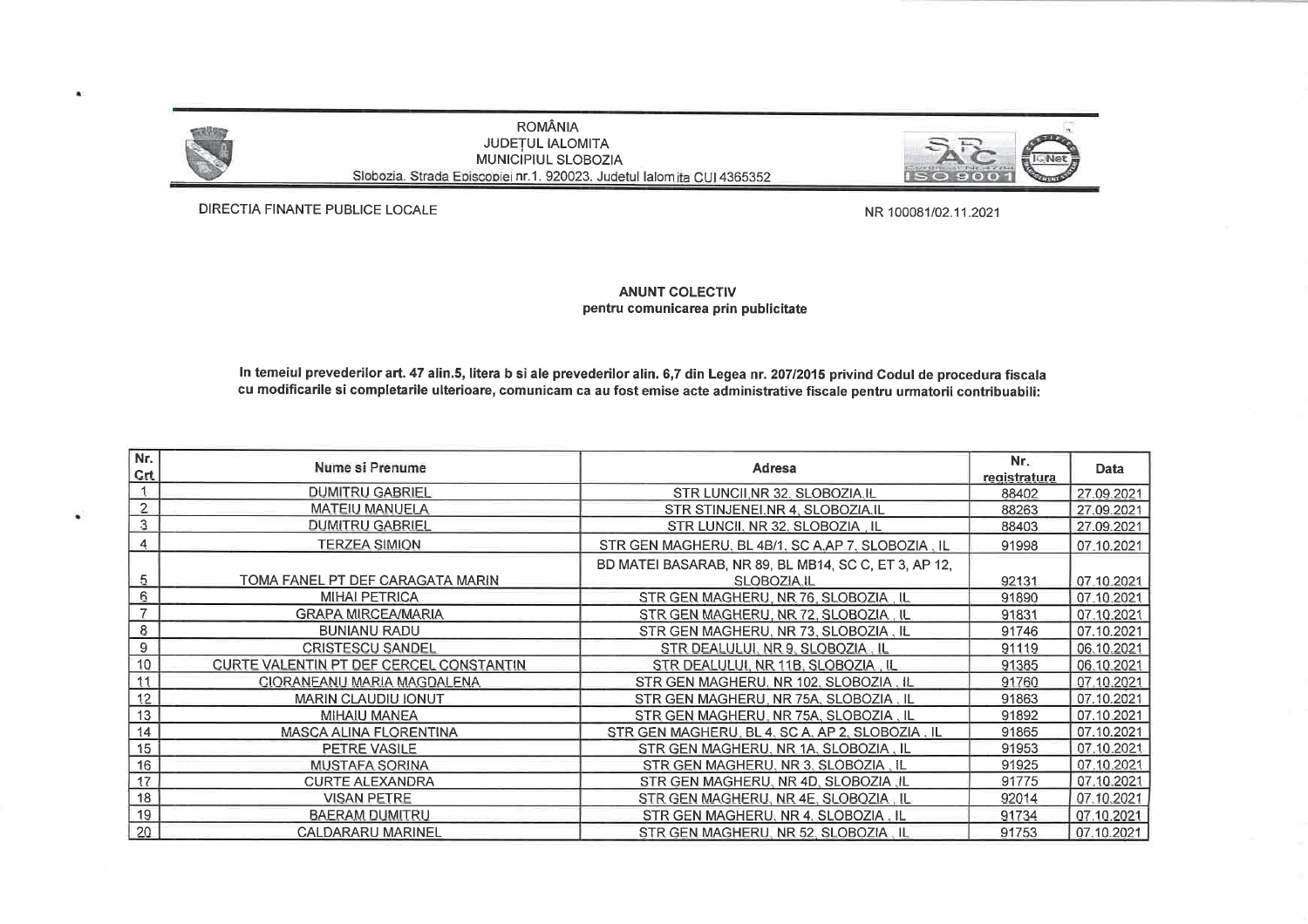| 21              | <b>BADEA NICOLAE</b>                       | STR GEN MAGHERU. NR 4. SLOBOZIA, IL                         | 91733 | 07.10.2021 |
|-----------------|--------------------------------------------|-------------------------------------------------------------|-------|------------|
| 22              | IBRIS ILIE PT DEF BEJGU ADRIAN NICOLAE     | SOS CIULNITEI. NR 4. SLOBOZIA . IL                          | 91235 | 06.10.2021 |
| 23              | STANCIU IONICA FLORENTINA                  | STR GEN MAGHERU. NR 5. SLOBOZIA. IL                         | 91991 | 07.10.2021 |
| 24              | <b>STOICA ADRIAN</b>                       | STR GEN MAGHERU, NR 4B, SLOBOZIA, IL                        | 91992 | 07.10.2021 |
| 25              | STOICA FLORENTINA GABRIELA                 | STR GEN MAGHERU, NR 4A, SLOBOZIA, IL                        | 91993 | 07.10.2021 |
| 26              | RADU GIGI PT DEF RADU GHEORGHE             | STR GEN MAGHERU, NR 4B, SLOBOZIA, IL                        | 91959 | 07.10.2021 |
| 27              | <b>IBRIS NUTA</b>                          | STR GEN MAGHERU, NR 4, SLOBOZIA, IL                         | 91845 | 07.10.2021 |
| 28              | <b>MANEA FLORICA</b>                       | STR GEN MAGHERU, NR 4, SLOBOZIA, IL                         | 91858 | 07.10.2021 |
| 29              | MUSTAFA ADRIAN IONUT                       | STR GEN MAGHERU, NR 3, SLOBOZIA, IL                         | 91901 | 07.10.2021 |
| 30              | <b>CURTE FLORIN</b>                        | STR GEN MAGHERU. NR 23, SLOBOZIA. IL                        | 91778 | 07.10.2021 |
| 31              | <b>CURTE IZABELA</b>                       | STR GEN MAGHERU. NR 23, SLOBOZIA, IL                        | 91781 | 07.10.2021 |
| 32              | <b>IBRIS GRAFIAN</b>                       | STR GEN MAGHERU, NR 23, SLOBOZIA, IL                        | 91842 | 07.10.2021 |
| 33              | MUSTAFA NICOLAE                            | STR GEN MAGHERU, NR 4, SLOBOZIA, IL<br>崔                    | 91915 | 07.10.2021 |
| $\overline{34}$ | <b>GHEORGHE COSTEL</b>                     | $\overline{\mathbf{z}}$<br>STR SALCIMI, NR 1A, SLOBOZIA, IL | 89732 | 30.09.2021 |
| 35              | <b>CURTE MARIN LIVIU</b>                   | STR SALCIMI, NR 22, SLOBOZIA . IL                           | 88670 | 28.09.2021 |
| 36              | <b>BOGDAN MIHAICA/CONSTANTIN</b>           | 2.14<br>SOS CALARASI, NR 13, SLOBOZIA, IL                   | 91110 | 06.10.2021 |
| 37              | <b>RADU GIGI</b>                           | STR GEN MAGHERU, NR 4B, SLOBOZIA, IL                        | 91960 | 07.10.2021 |
| 38              | <b>BAERAM SIMONA</b>                       | STR GEN MAGHERU, NR 4, SLOBOZIA, IL                         | 91735 | 07.10.2021 |
| 39              | <b>IBRIS NICUSOR</b>                       | STR DEALULUI, NR 11, SLOBOZIA, IL                           | 91154 | 06.10.2021 |
| 40              | <b>CADAR ALEXANDRU</b>                     | STR ARH RADU VULPE, NR 5, SLOBOZIA IL                       | 91115 | 06.10.2021 |
| 41              | <b>CURTE GETA</b>                          | STR GEN MAGHERU, NR 23, SLOBOZIA, IL                        | 91779 | 07.10.2021 |
| 42              | POPA ROBERT ION                            | STR 9 MAI, NR 3. SLOBOZIA, IL                               | 9197  | 06.10.2021 |
| 43              | NICOLAE GIGI/IOANA LILIANA                 | STR GEN MAGHERU. NR 35. SLOBOZIA.IL                         | 91943 | 07.10.2021 |
| 44              | ION GHEORGHE                               | STR GEN MAGHERU, NR 2B, SLOBOZIA, IL                        | 91847 | 07.10.2021 |
| 45              | <b>HOISAN GEORGETA</b>                     | SOS CIULNITEI, NR 2, SLOBOZIA, IL                           | 91147 | 06.10.2021 |
| 46              | ARTEM STEFAN ALIN PT DEF TOMA PETRE        | $\mathcal{P}$<br>STR MAXIM GORKI, SLOBOZIA, IL              | 92459 | 08.10.2021 |
| 47              | BONTU ALEXANDRU VALI                       | STR GEN MAGHERU, NR 104A, SLOBOZIA, IL                      | 91743 | 07.10.2021 |
| 48              | ANTON NICOLETA STELUTA                     | STR DEALULUI, NR 11, SLOBOZIA. IL                           | 91107 | 06.10.2021 |
| 49              | ARON LILIANA/GHEORGHE/ ADRIAN              | STR GEN MAGHERU, NR 100A, SLOBOZIA, IL                      | 91729 | 07.10.2021 |
| 50              | <b>MUTIS MIRCEA</b>                        | STR GEN MAGHERU, NR 41, SLOBOZIA. IL                        | 91931 | 07.10.2021 |
| 51              | <b>RENIUT NICOLAE</b>                      | SOS CIULNITEI, NR 1, SLOBOZIA, IL                           | 91205 | 06.10.2021 |
| 52              | <b>CALIN LAURA</b>                         | STR GEN MAGHERU, NR 35, SLOBOZIA, IL                        | 91754 | 07.10.2021 |
| 53              | <b>CURTE BANU</b>                          | -2<br>STR DEALULUI, NR 11B, SLOBOZIA, IL                    | 91125 | 06.10.2021 |
|                 | IBRIS MARIAN PT DEF ATANASIADE ARISTIDE/   |                                                             |       |            |
| 54              | <b>TOMIDA DOICESCU</b>                     | STR GEN MAGHERU. NR 32A. SLOBOZIA. IL                       | 92103 | 07.10.2021 |
| 55              | <b>DRAGOMIR TOMA</b>                       | SOS CIULNITEI, NR 6A, SLOBOZIA, IL                          | 91145 | 06.10.2021 |
| 56              | <b>DIMACHE OLIMPIU</b>                     | STR ARH RADU VULPE, NR 5BIS, SLOBOZIA, IL                   | 91137 | 06.10.2021 |
| 57              | MATACHE ION PT DEF MATACHE IOANA MAGDALENA | STR GEN MAGHERU, NR 18, SLOBOZIA, IL                        | 92328 | 08.10.2021 |
| 58              | <b>IBRIS LUMINITA</b>                      | SOS CIULNITEI, NR 4, SLOBOZIA, IL                           | 91151 | 06.10.2021 |
| 59              | <b>MARCU DANIELA</b>                       | STR GEN MAGHERU, NR 2C, SLOBOZIA, IL                        | 91861 | 07.10.2021 |
| 60              | <b>IOSIF ANGELICA</b>                      | SOS CIULNITEI, NR 2, SLOBOZIA, IL                           | 91161 | 06.10.2021 |
| 61              | <b>IOSIF COSTEL</b>                        |                                                             |       |            |
| 62              |                                            | SOS CIULNITEI, NR 2, SLOBOZIA, IL                           | 91162 | 06.10.2021 |
|                 | <b>IOSIF GEORGIANA</b>                     | SOS CIULNITEI, NR 2, SLOBOZIA, IL                           | 91163 | 06.10.2021 |
| 63              | <b>TOMA ROBERT</b>                         | STR ALUNULUI, NR 5, SLOBOZIA, IL                            | 90848 | 05.10.2021 |

 $\bullet$ 

 $\bullet$ 

 $\sim 10^{-1}$